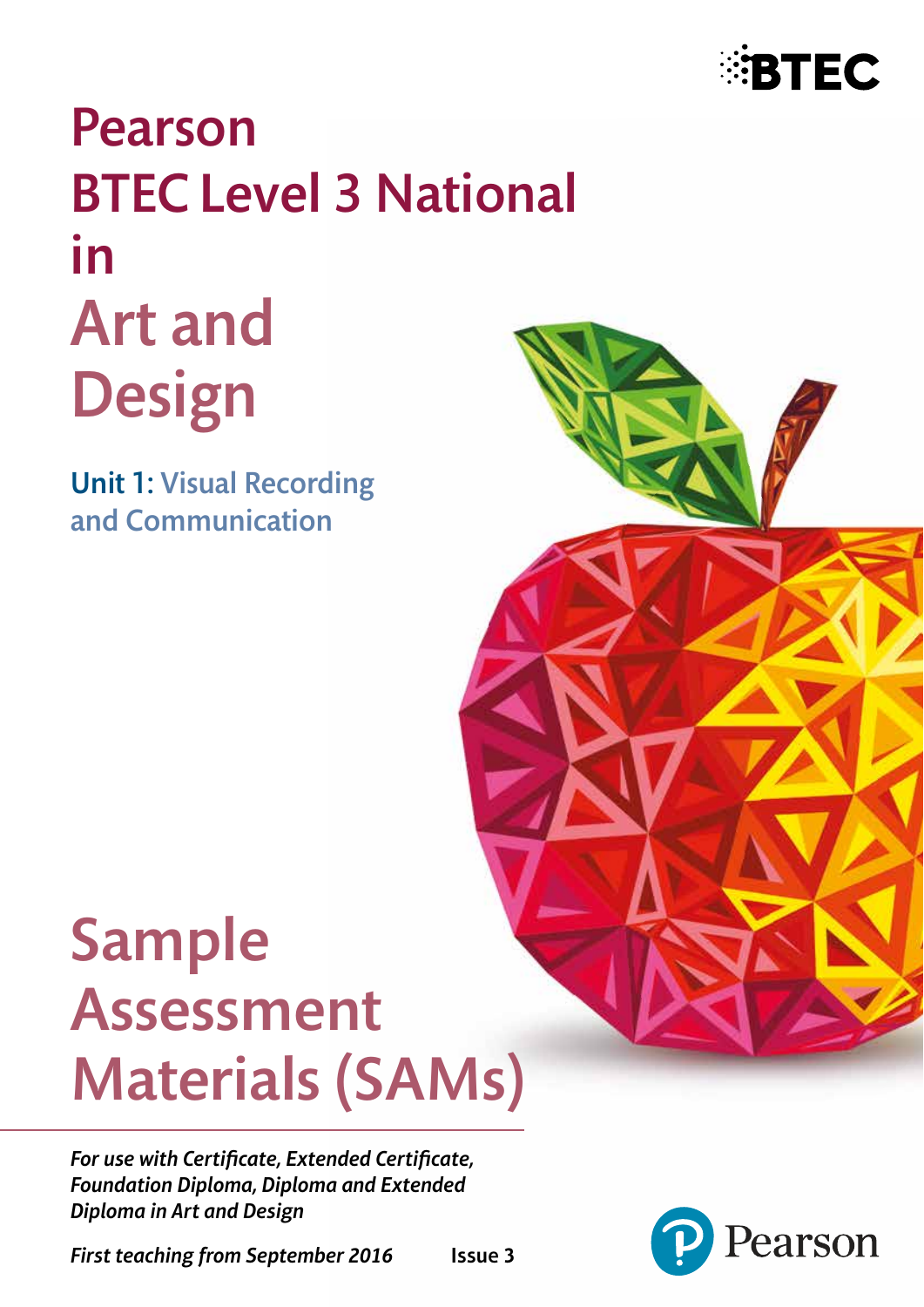Edexcel, BTEC and LCCI qualifications are awarded by Pearson, the UK's largest awarding body offering academic and vocational qualifications that are globally recognised and benchmarked. For further information, please visit our qualifications website at qualifications.pearson.com. Alternatively, you can get in touch with us using the details on our contact us page at qualifications.pearson.com/contactus

#### **About Pearson**

Pearson is the world's leading learning company, with 35,000 employees in more than 70 countries working to help people of all ages to make measurable progress in their lives through learning.

We put the learner at the centre of everything we do, because wherever learning flourishes, so do people. Find out more about how we can help you and your learners at qualifications.pearson.com

*References to third-party material made in this specification are made in good faith, we do not endorse, approve or accept responsibility for the content of materials, which may be subject to change, or any opinions expressed therein. (Material may include textbooks, journals, magazines and other publications and websites.)* 

All the material in this publication is copyright © Pearson Education Limited 2015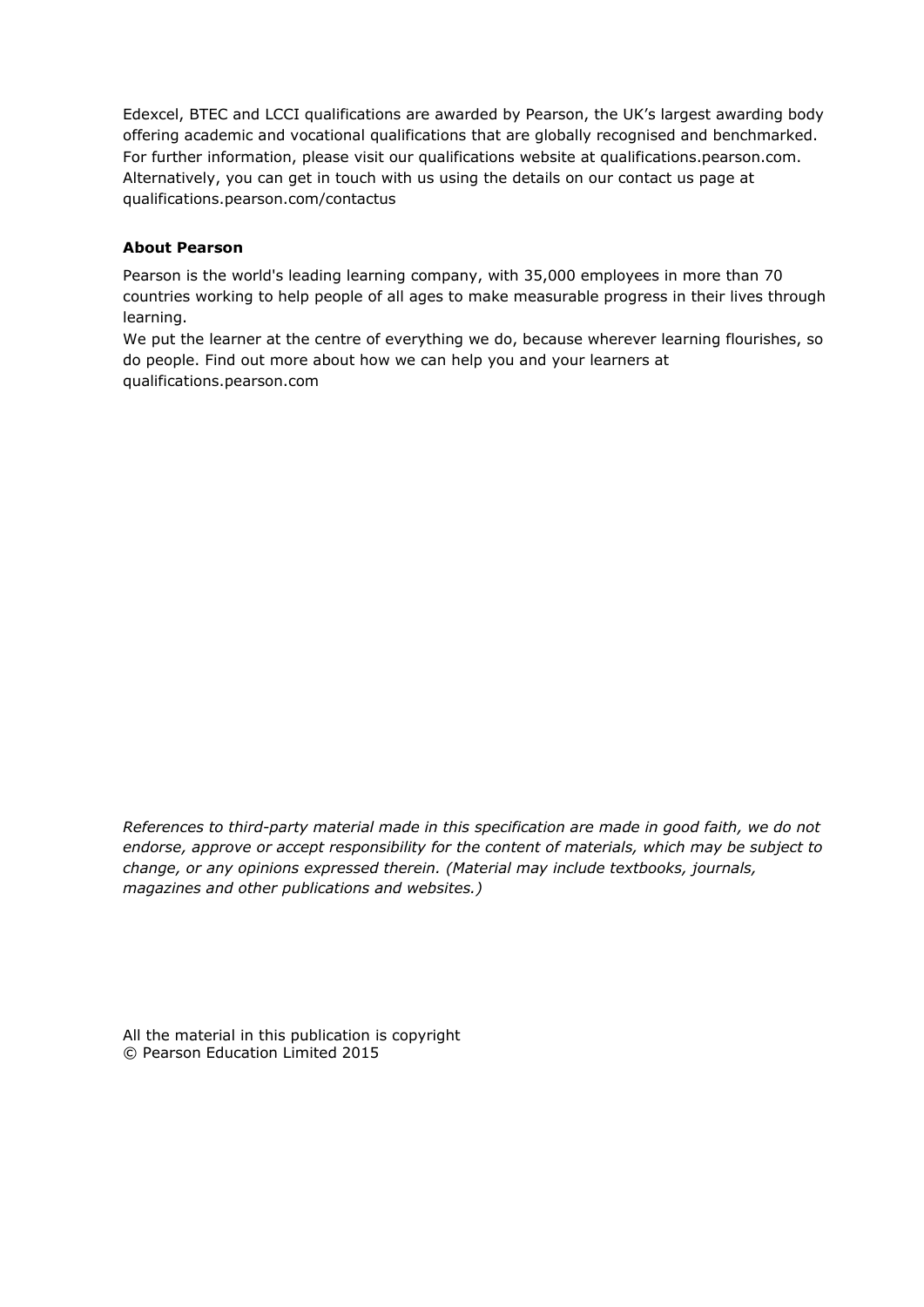| Contents                                       |     |
|------------------------------------------------|-----|
| Summary of Sample Assessment materials changes |     |
| Task                                           |     |
| Sample mark grid                               | 13. |

#### **Changes to rubrics**

The rubrics in this Sample Assessment Material have been updated to provide clarity on the conditions under which the task should be taken. Centres should read the Instructions to teachers/tutors and Instructions for learners sections carefully to understand the full detail of the changes. These changes have been summarised below for ease of reference.

#### **Summary of Pearson BTEC Level 3 Nationals in Art and Design Sample Assessment Materials for Unit 1: Visual Recording and Communication Issue 2 to 3 changes**

| Summary of changes made between previous issues and this<br>current issue                                                                                                                                                                                                   | Page<br>number |
|-----------------------------------------------------------------------------------------------------------------------------------------------------------------------------------------------------------------------------------------------------------------------------|----------------|
| An introduction section has been added to clarify the:<br>purpose of the assessment<br>٠<br>requirements for independent research, monitored preparation and<br>$\bullet$<br>formal supervision.                                                                            | Page 1         |
| In the Instructions to teachers/tutors section wording:<br>the informal supervision period has been changed to a monitored<br>$\bullet$<br>preparation period<br>suggestions on independent preparation activities have been clarified.<br>$\bullet$                        | Page 4         |
| Wording has been added to the Instructions for learners section to reflect<br>the changes in the Instructions to teachers/tutors section, this includes:<br>work that can be undertaken under monitored preparation and<br>$\bullet$<br>independent preparation conditions. | Page 6         |

If you need further information on these changes or what they mean, contact us via our website at: qualifications.pearson.com/en/support/contact-us.html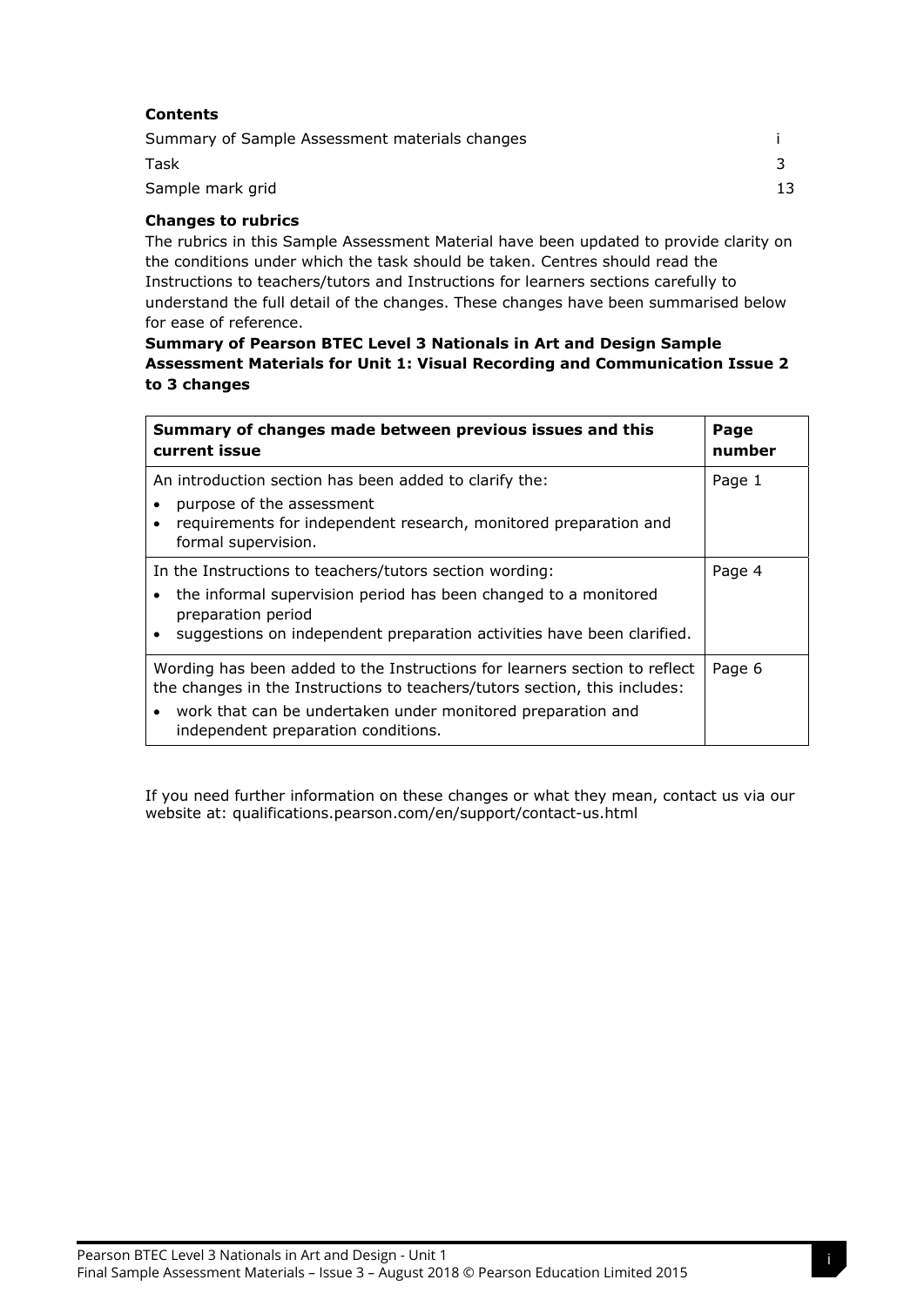ii Pearson BTEC Level 3 Nationals in Art and Design - Unit 1 Final Sample Assessment Materials – Issue 3 – August 2018 © Pearson Education Limited 2015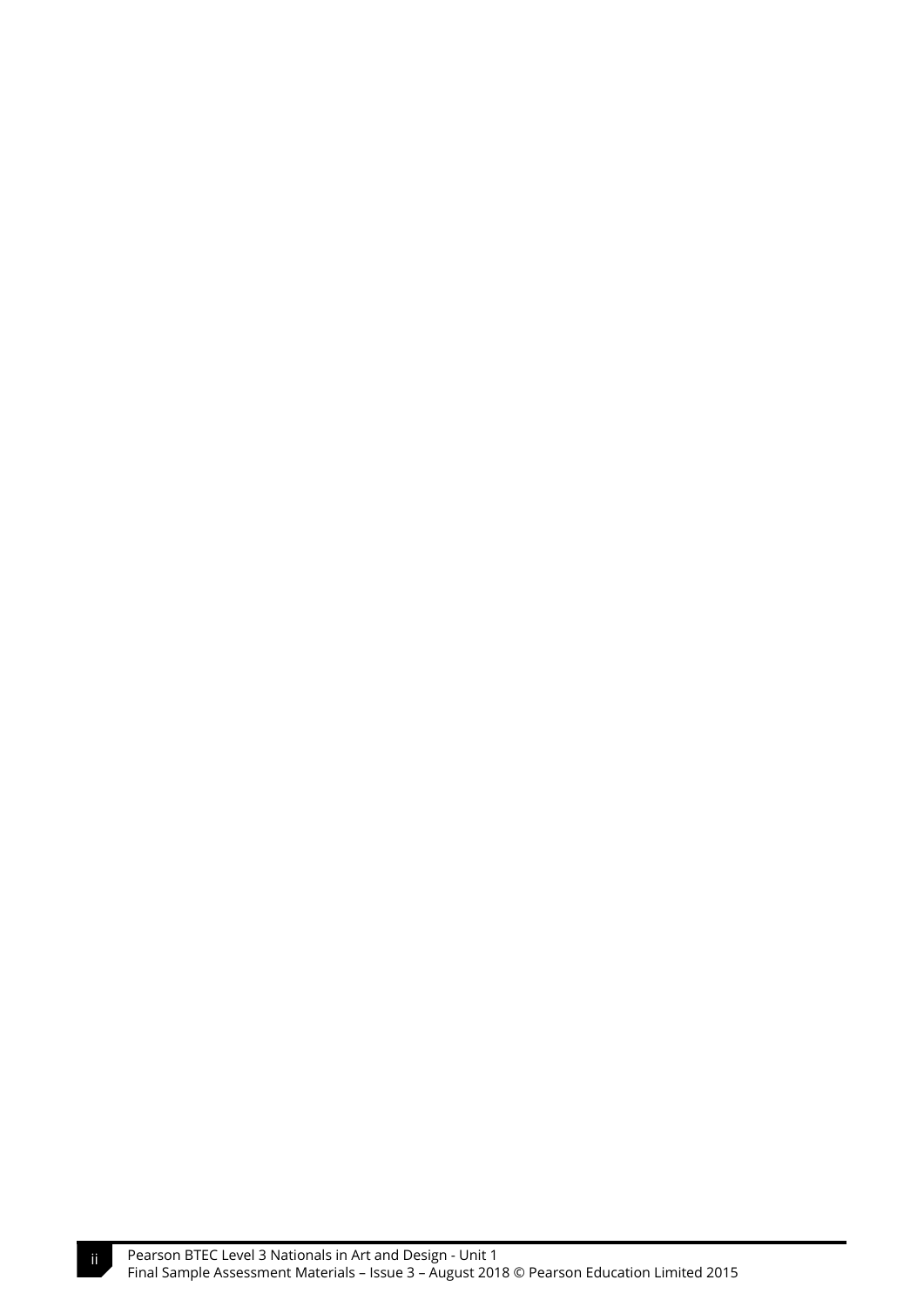#### **Introduction**

Teachers/tutors are asked to read this section to understand the structure of the assessment for this unit as illustrated in this sample assessment. This information will not appear in the text of the live assessments.

The key purpose of this assessment is for learners to undertake research into art and design practitioners and produce a fully developed piece of art or design that responds to a given theme.

This is a single task. This assessment will be offered once a year over a period timetabled by Pearson. The set task contains **8 hours** of monitored preparation sessions for Activity 1 and Activity 2, ahead of **3 hours** of supervised assessment for Activity 3 in a period of **1 week** specified by Pearson. The centre should timetable these sessions between the theme release date and the supervised assessment date.

The assessment evidence for Activity 1 and Activity 2 is produced during the monitored preparation sessions. The assessment evidence for Activity 3 is produced in a formal supervised session to ensure that learner work is authentic and that all learners have had the same assessment opportunity. The timetabled period allows centres to provide access to computers for completion of evidence.

**Monitored preparation** is provided for when learners produce materials that are used in any formally supervised session. This includes notes, artefacts, assets, plans etc as specified in the sample assessment. Monitored preparation sessions are where learners are being directly observed. They may have, where specified, access to their own outcomes from preparation, access to the internet and use of appropriate resources. Learners are working independently and teachers/tutors will be able to authenticate that the outcomes for formal assessment meet the requirements and are authentic. At the end of the **8-hours** monitored preparation session time, centres will retain the materials that are provided to learners during the formal supervised assessment.

For this assessment, the monitored preparation sessions allow learners to bring work in and out of the monitored preparation environment, but these must be monitored so the learner's final product can be authenticated. Centres need to make provision for this research using scheduled lessons and ensure that learners have access to information and equipment that may be required. Learners should be working independently rather than being taught or directed.

**Independent research** is required in this assessment so that learners are able to undertake research on a given theme. Centres need to make provision for this preparation using scheduled lessons and ensuring that learners have access to information and equipment that may be required. Learners should be working independently rather than being taught or directed.

When materials are brought into the monitored preparation sessions, tutors must authenticate that the materials have been produced by the learner.

The assessment evidence submitted to Pearson is:

- a visual recording and research shown on no more than three A2 sheets (Activity 1)
- evidence of the fully developed piece of art or design shown on one A2 sheet (Activity 2)
- a written commentary of up to 800 words (Activity 3).

**Formal supervision** is the equivalent of examination conditions. Learners must work independently, cannot work with other learners, cannot talk about their work to other learners and will only be able to access the materials specified in the assessment. During the **3-hours** of supervised assessment, learners will be able to produce a written commentary to accompany the four A2 sheets produced in Activity 1 and Activity 2.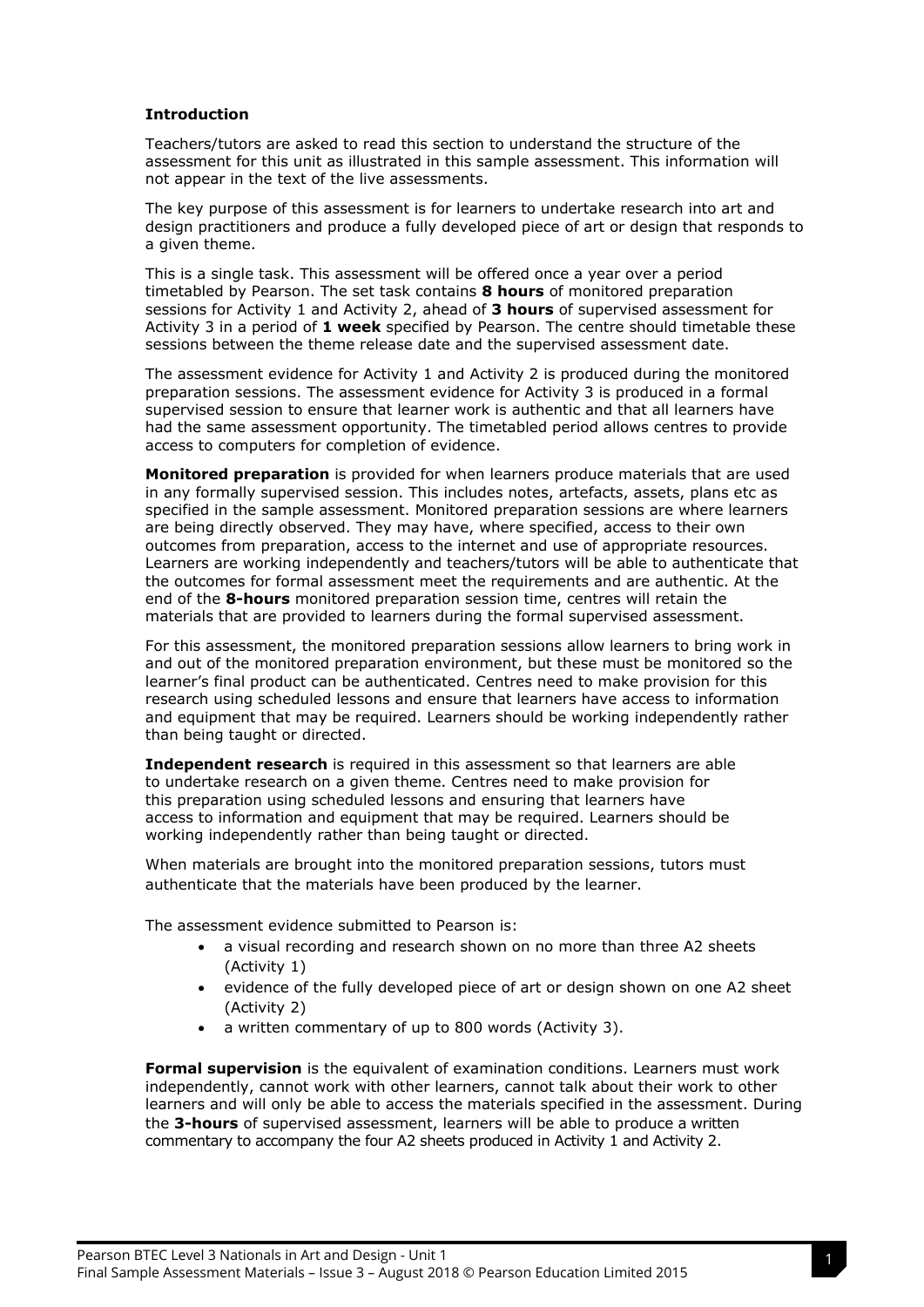2 Pearson BTEC Level 3 Nationals in Art and Design - Unit 1 Final Sample Assessment Materials – Issue 3 – August 2018 © Pearson Education Limited 2015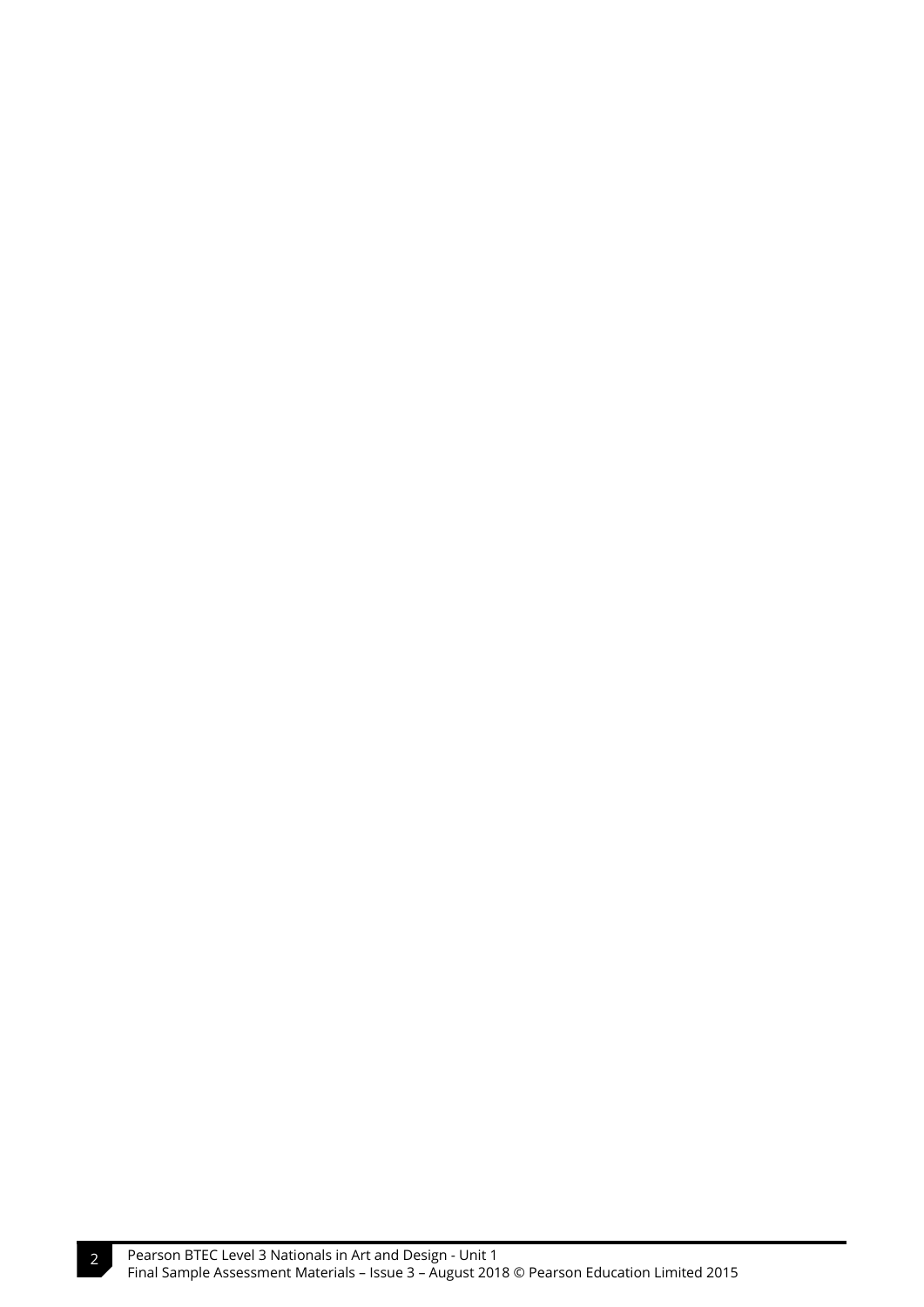# **Pearson BTEC Level 3 Nationals**

**Write your name here**

**Surname Forename**

# **Art and Design**

**Unit 1: Visual Recording and Communication**

Certificate/Extended Certificate/Foundation Diploma/ Diploma/Extended Diploma **Sample assessment material for first teaching September 2016**

| Marks               |
|---------------------|
|                     |
| Supervised<br>hours |
|                     |
|                     |

**Level**

**3**

**Part**

#### **Instructions**

- $\circ$  This booklet contains material for the completion of the set task under supervised conditions.
- This booklet is specific to each series and this material must only be issued to learners who have been entered to undertake the task in the relevant series.
- $\circ$  This booklet must be given to learners as soon as it is received, so that learners can start the research/preparatory period in advance of the final supervised assessment period.
- This set task must be undertaken in **3 hours** in the period of a week timetabled by Pearson.

#### **Information**

 $\circ$  The total mark for this paper is 60.





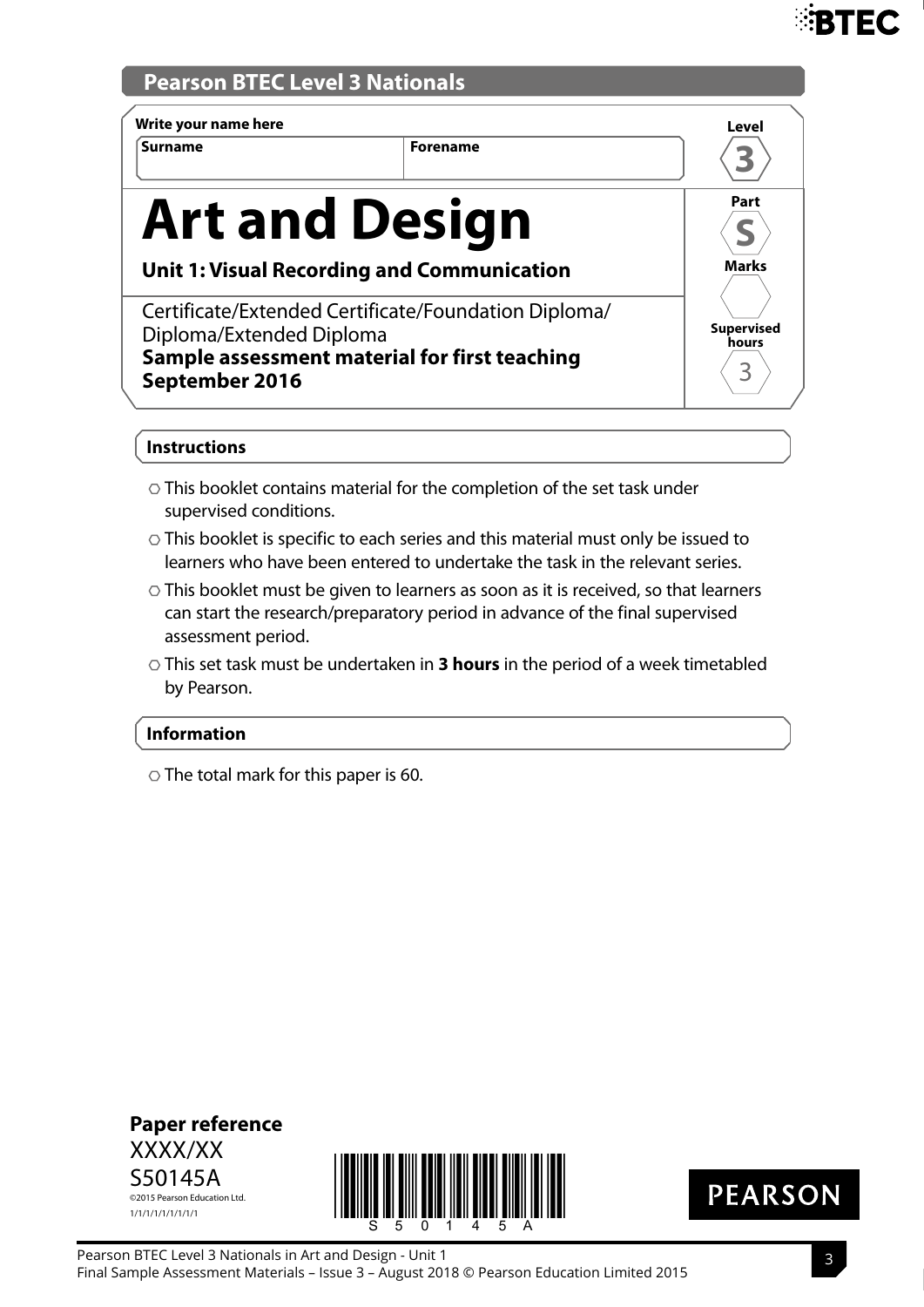#### **Instructions to Teachers/Tutors**

Centres must issue this booklet at the appropriate time. Centres should refer to the Instructions for Conducting External Assessments (ICEA) document for full information on the correct conduct of monitored and supervised assessment.

Centres must advise learners of the timetabled sessions during which they can prepare. It is expected that scheduled lessons or other timetable slots will be used for independent research and monitored preparation.

The set task contains **8 hours** of monitored preparations, ahead of **3 hours** of supervised assessment in a period of **1 week** specified by Pearson.

For this task learners must formulate their own line of enquiry and complete their independent research and monitored preparation work independently. It is expected that learners spend no more than **25 hours** on independent research outside of monitored preparation sessions.

During this period:

**2**

 $\circ$  work can be brought in and out of the monitored preparation environment, but these must be monitored so the learner's final product can be authenticated.

Centres should schedule all learners at the same time or supervise cohorts to ensure there is no opportunity for collusion.

Teachers/tutors should note that:

- $\circ$  learners should not be given any direct guidance or prepared materials
- $\circ$  all work must be completed independently by the learner.

Centres are responsible for putting in place appropriate checks to ensure that only permitted material is introduced into the monitored preparation environment.

#### **Maintaining security during the formal supervised assessment period**

- $\circ$  The assessment areas must only be accessible to the individual learner and to named members of staff.
- $\circ$  Learners can only access their work under supervision.
- $\circ$  Any work learners produce under supervision must be kept secure.
- $\circ$  Only permitted materials for the set task can be brought into the supervised environment.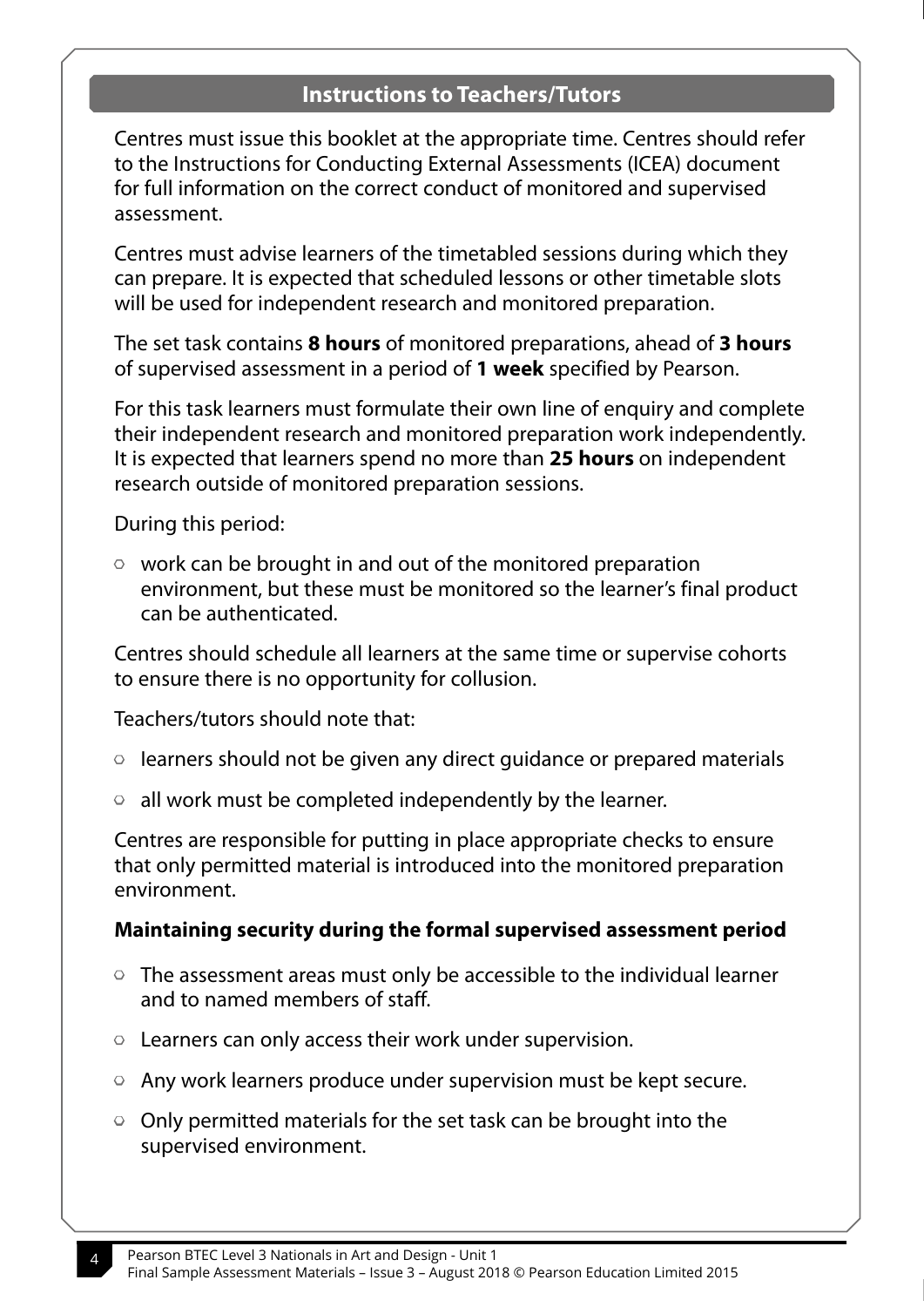- $\circ$  During any permitted break and at the end of the session materials must be kept securely and no items removed from the supervised environment.
- $\circ$  Learners are not permitted to have access to the internet or other resources during the supervised assessment period.

After the session the teacher/tutor will confirm that all learner work had been completed independently as part of the authentication submitted to Pearson.

### **Outcomes for submission**

Each learner must submit the following:

- $\circ$  evidence of visual recording and research shown on no more than three A2 sheets (Activity 1)
- $\circ$  evidence of the fully developed piece of art or design shown on one A2 sheet (Activity 2)
- $\circ$  written commentary (Activity 3)
- $\circ$  completed authentication sheet.

## **Submission of images**

- $\circ$  No single image can be larger than A2.
- $\circ$  Consideration should be given to the selection of images mounted. These should be of sufficient size to show the quality of the work.
- $\circ$  Work that is intended to be accessed digitally should be submitted on PDF documents.
- $\circ$  3D and larger pieces must be photographed and include an indication of scale.
- $\circ$  There should be a maximum of four photographs showing the final 3D piece (one image of the work in its entirety and three further images of different angles and/or details).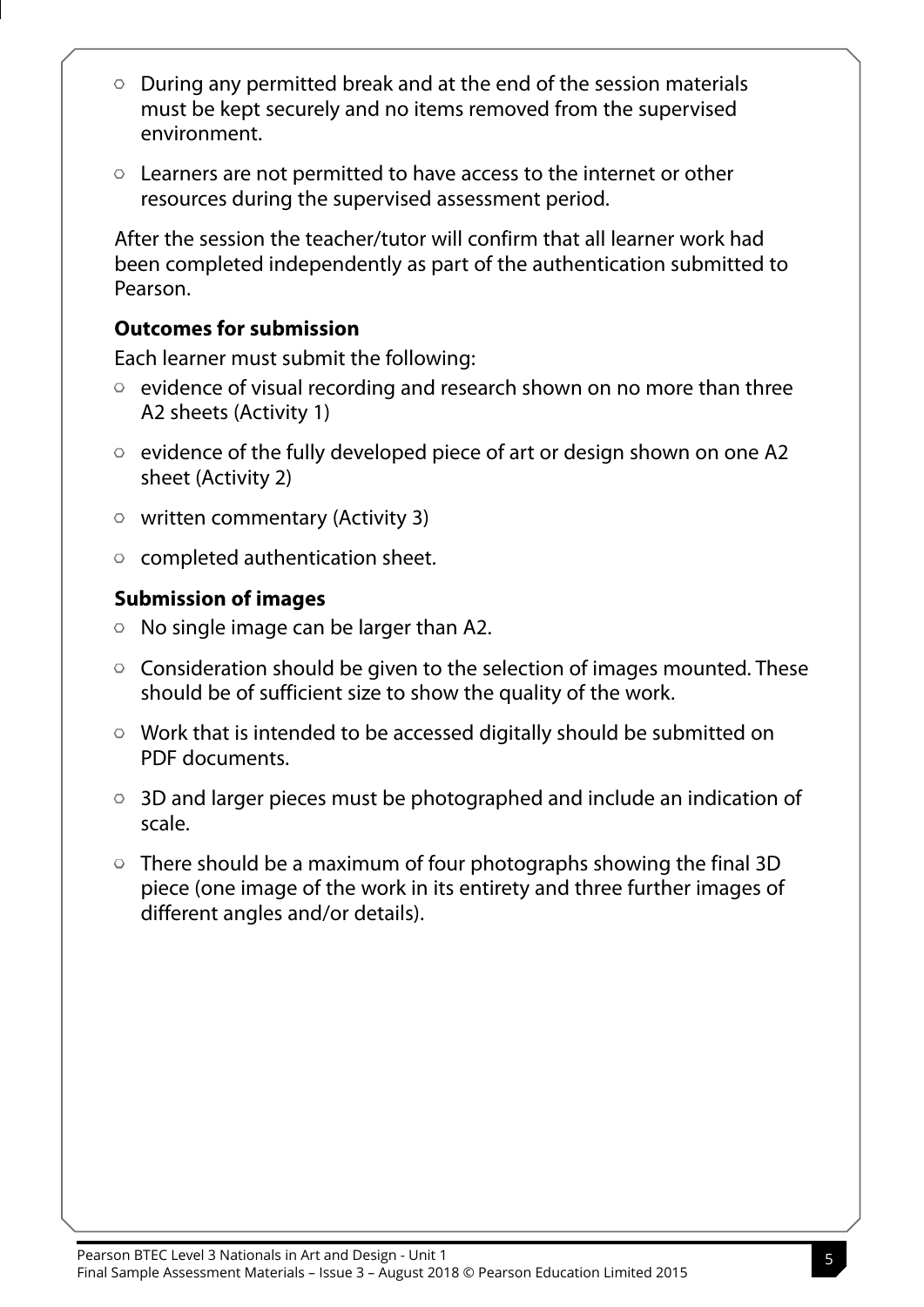#### **Instructions for Learners**

Read the set task information carefully.

In this booklet you will be asked to carry out specific activities using the information in this task booklet and your own research on this theme.

You will be given up to **25 hours** to complete your independent research and **8 hours** for monitored preparation.

You will have access to a computer.

You must work independently on this task and should not share your work with other learners.

Your teacher/tutor may clarify the wording that appears in this task but cannot provide any guidance on completion of the task.

The final activities must be completed under formal supervision in timetabled sessions provided by your centre and it is likely that you will be given more than one timetabled session to complete these activities, up to a maximum of **3 hours**.

#### **Outcomes for submission**

You will need to submit the following:

- $\circ$  evidence of visual recording and research shown on no more than three A2 sheets (Activity 1)
- $\circ$  evidence of the fully developed piece of art or design shown on one A2 sheet (Activity 2)
- $\circ$  written commentary (Activity 3)
- $\circ$  completed authentication sheet.

**4**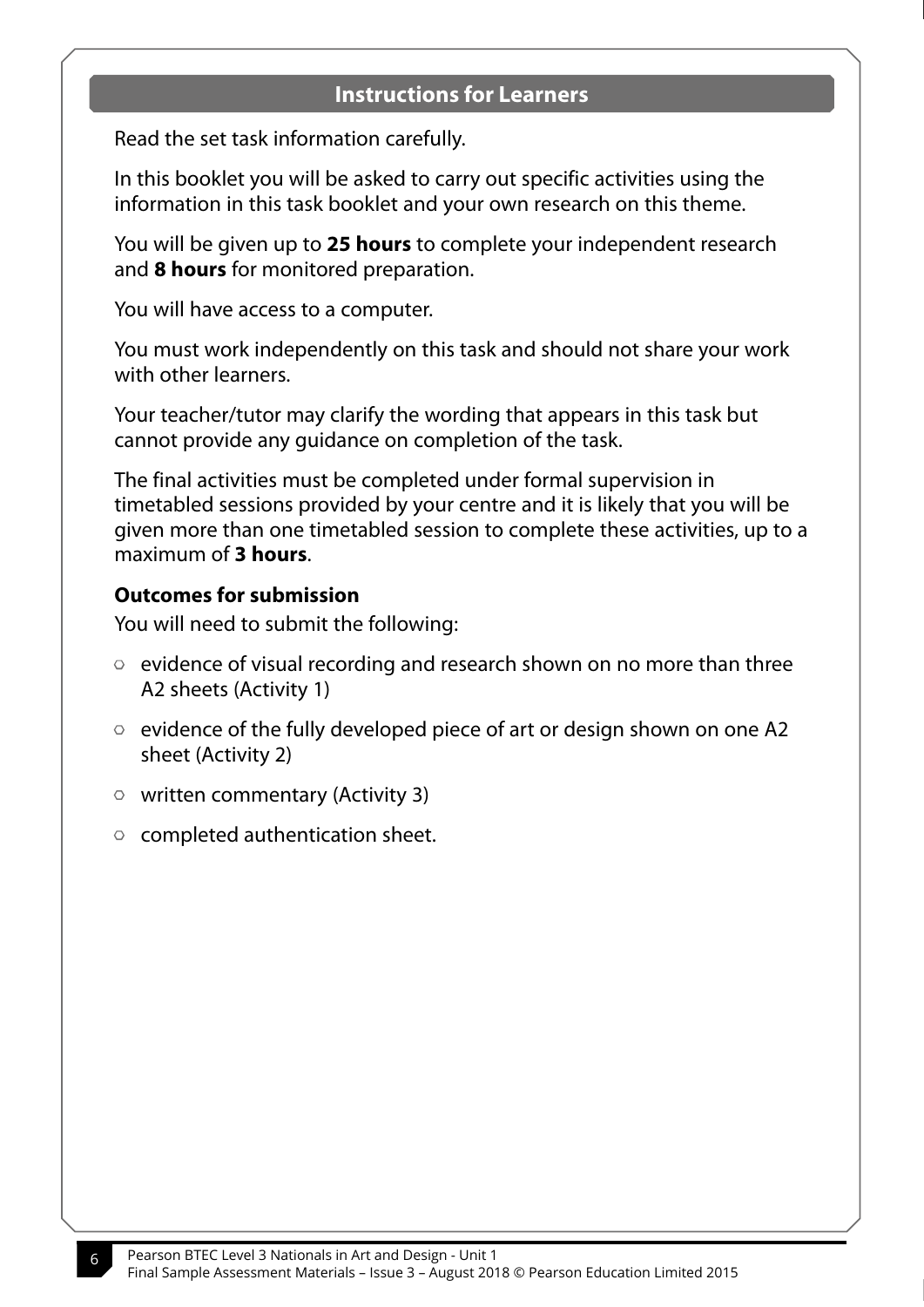#### **Set Task Brief**

For this task you will produce a piece of art or design that responds to the theme 'Contained'.

A document is provided on **page 11** with a series of images, quotes, artists and designers that will provide starting points for the development of your ideas.

You should explore the theme initially through contextual research, primary and observational recordings and secondary sources.

By completing this task you will demonstrate you are able to:

- $\circ$  visually record from primary and secondary sources in response to a theme
- $\circ$  research and record work by art and design practitioners linked to the theme
- $\circ$  research and record own contextual influences and factors in response to a theme
- $\circ$  produce a fully developed piece of art or design that communicates the theme.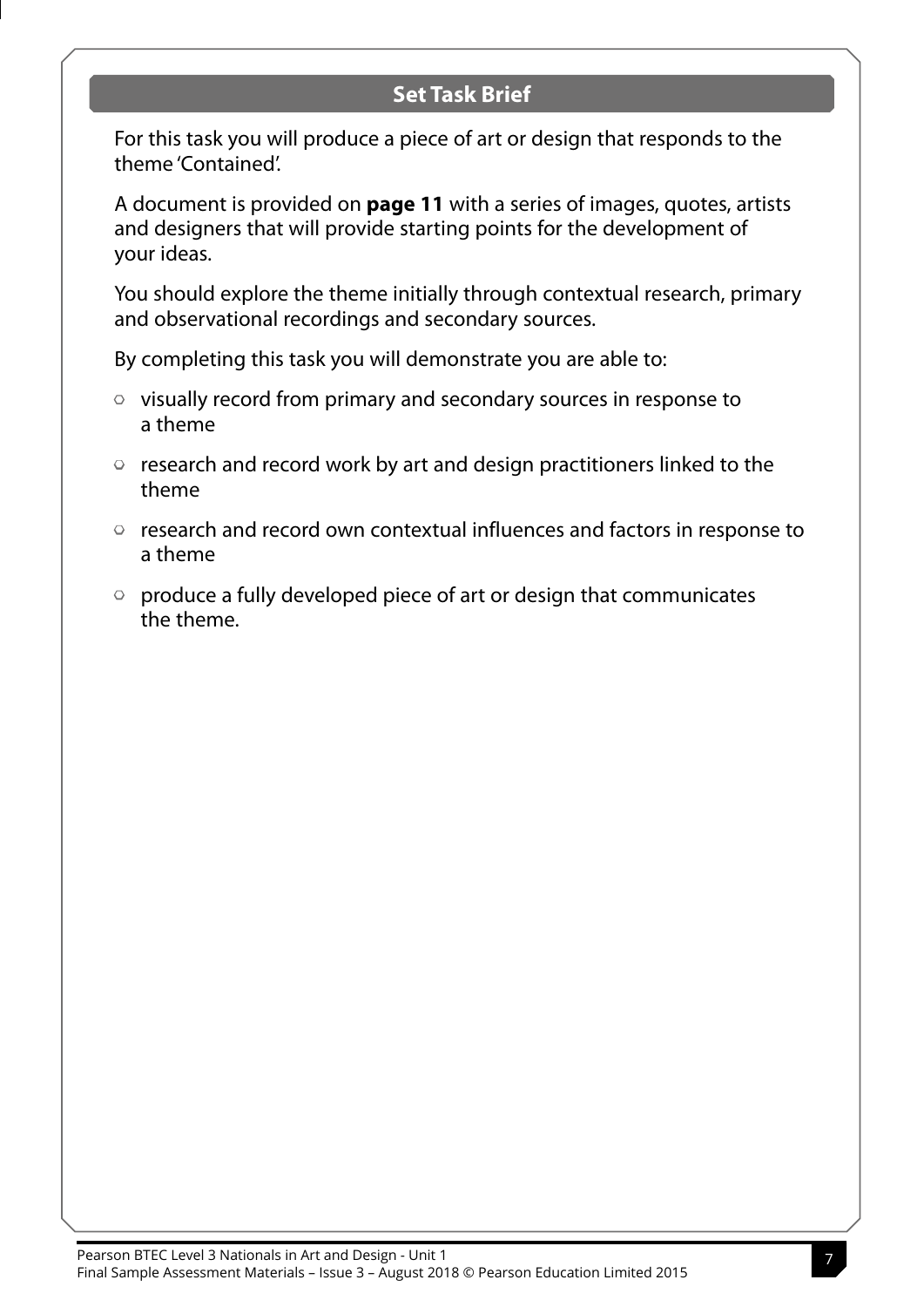#### **Set Task**

#### **You must complete ALL activities within the set task.**

#### **Research and preparatory stage**

Before completing the assessed activities you must undertake thorough independent research and monitored preparation. It is expected that you spend **25 hours** on independent research and **8 hours** on monitored preparation.

During this time you must:

- $\circ$  research and record work by art and design practitioners relevant to the theme
- $\circ$  identify, research and record from relevant sources that relate to the theme. This may include:
	- primary sources
	- $\bullet$  secondary sources
	- $\bullet$  historical and contextual references.

You must ensure that:

**6**

- <sup>Â</sup> **at least one** of your records is an observational recording from a primary source
- $\circ$  you demonstrate visual communication of the theme in at least three different ways, e.g. through style, medium, technique, interpretation.

Ensure you document all of your research and exploration of the materials and methods you have used throughout this stage.

#### **Completion of fully developed piece**

Once you have completed your independent research and monitored preparation you must produce **one fully developed piece of art or design** that responds to the theme.

This can be an extension and development of work produced during the research and recording stage or a stand-alone piece of work informed by the independent research and monitored preparation development.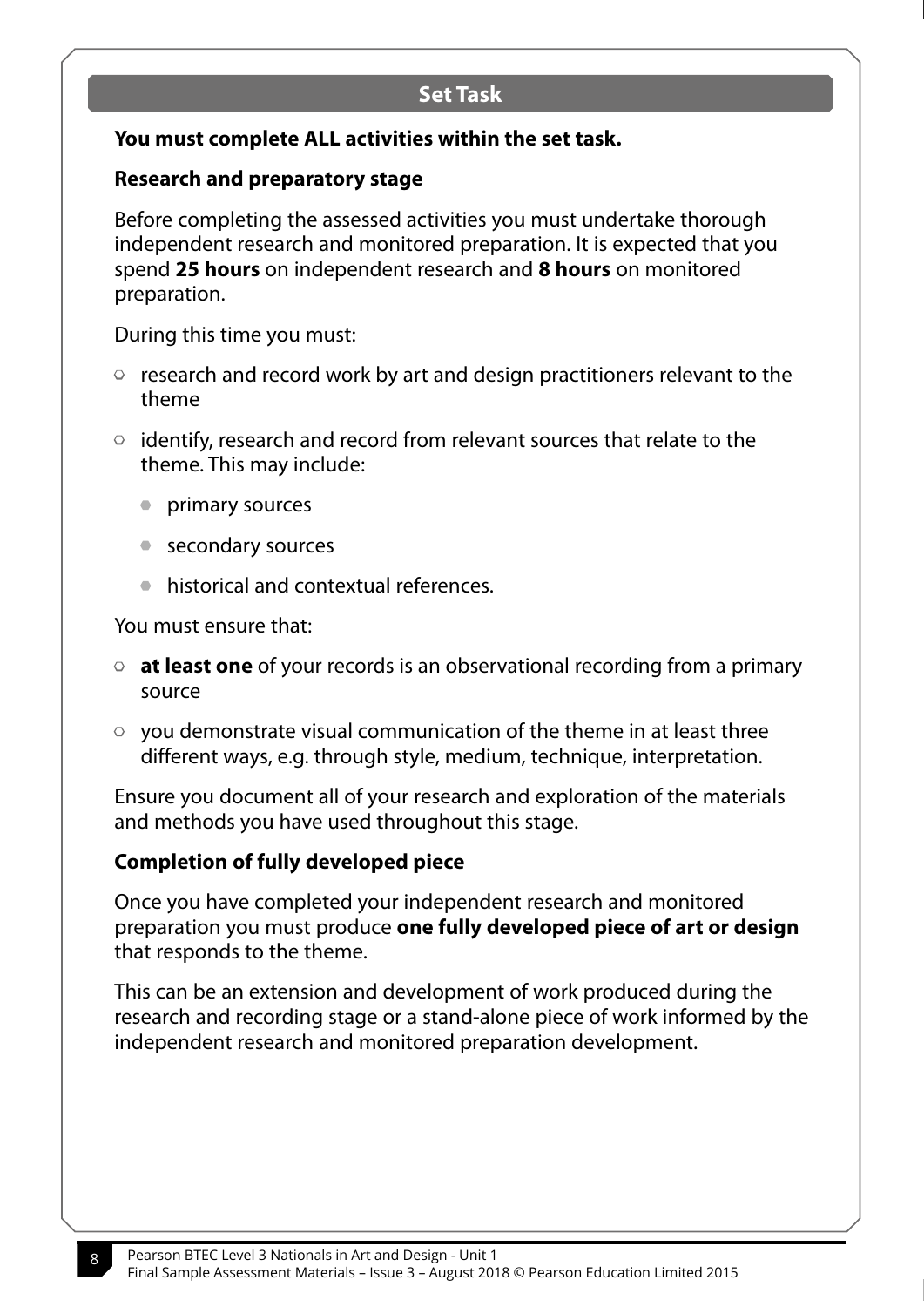## **Activity 1**

Select work from the independent research and monitored preparation to mount onto **no more than three A2 sheets**.

The work you select should demonstrate:

- $\circ$  vour ability to visually communicate the theme in different ways
- $\circ$  your exploration of ideas, imagery and visual language
- your exploration of materials and methods of recording
- $\circ$  at least one observational recording from a primary source
- $\circ$  your research into art and design practitioners
- $\circ$  the contextual factors you investigated.

You will be assessed on:

- $\circ$  the quality of your research into art and design practitioners
- $\circ$  the quality and breadth of your visual recording and research
- $\circ$  your understanding and application of contextual factors linked to the theme.

# **Activity 2**

Mount the work/images of your fully developed piece of art or design onto **one sheet of A2 paper**.

The work produced should demonstrate:

- $\circ$  your response to the theme
- $\circ$  your use of materials, techniques and processes
- $\circ$  your ability to communicate your creative intentions.

You will be assessed on:

- $\circ$  your interpretation and communication of the theme
- $\circ$  your ability to manipulate materials, techniques and processes to communicate your creative intentions.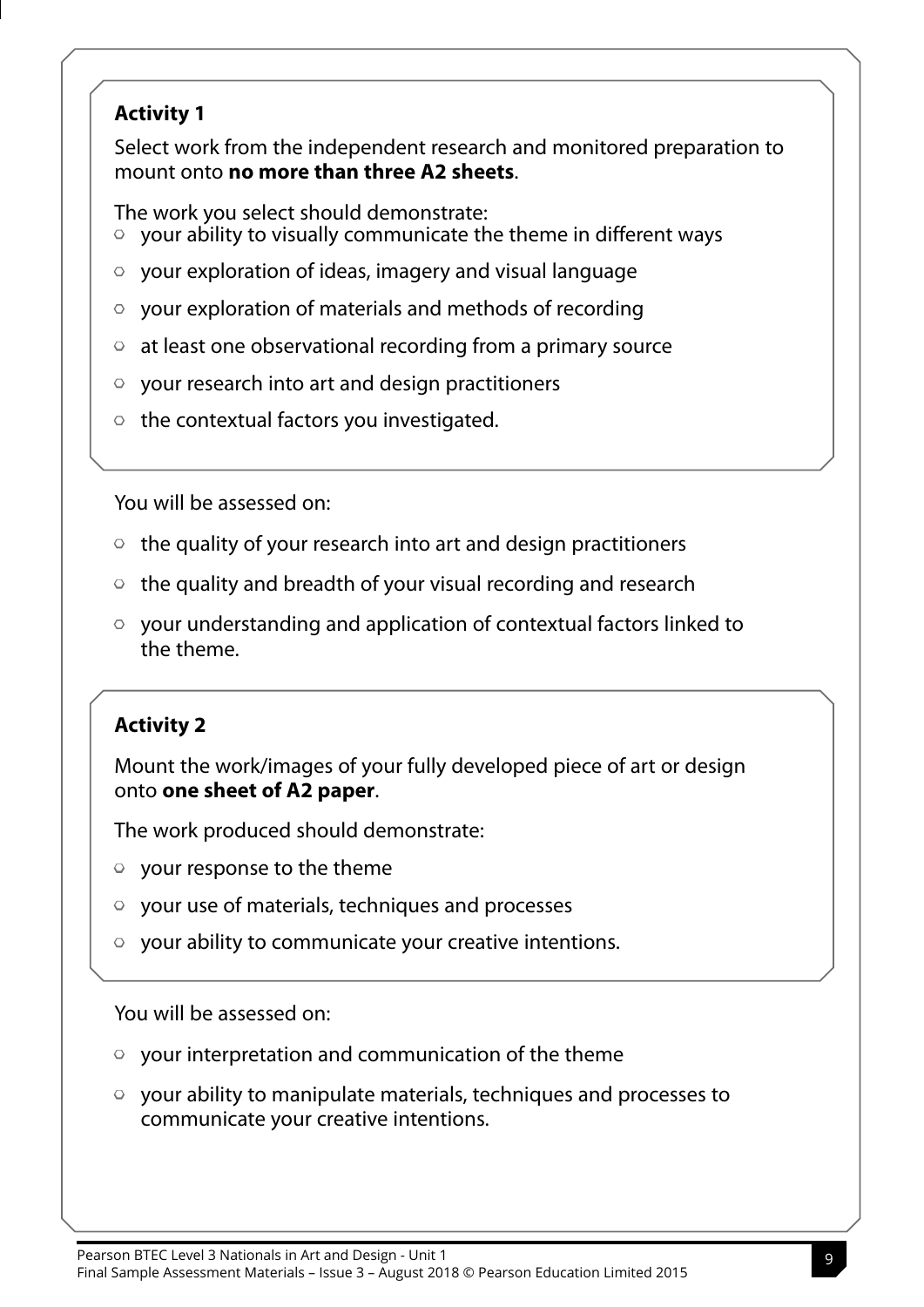# **Activity 3**

#### **Taken under three hours of formal supervision over a week timetabled by Pearson**

Produce a written commentary to accompany the **four A2 sheets** you have produced in Activity 1 and Activity 2.

This should include explanations on:

- $\circ$  your interpretation of the theme
- $\circ$  the art and design practitioners you researched and how they influenced your work
- $\circ$  the primary and secondary sources you used in response to the theme
- $\circ$  the visual recording methods and materials you used
- $\circ$  own visual recording and communication in relation to the theme, including decisions made, strengths and weaknesses and areas for improvement in own work.

The written commentary can be up to **800 words**.

You will be assessed on:

- $\circ$  your analysis of the use of visual language and formal elements in your own and others' work
- $\circ$  the quality and detail in your explanations and justifications for decisions made.

# END OF TASK **TOTAL FOR TASK = 60 MARKS**

**8**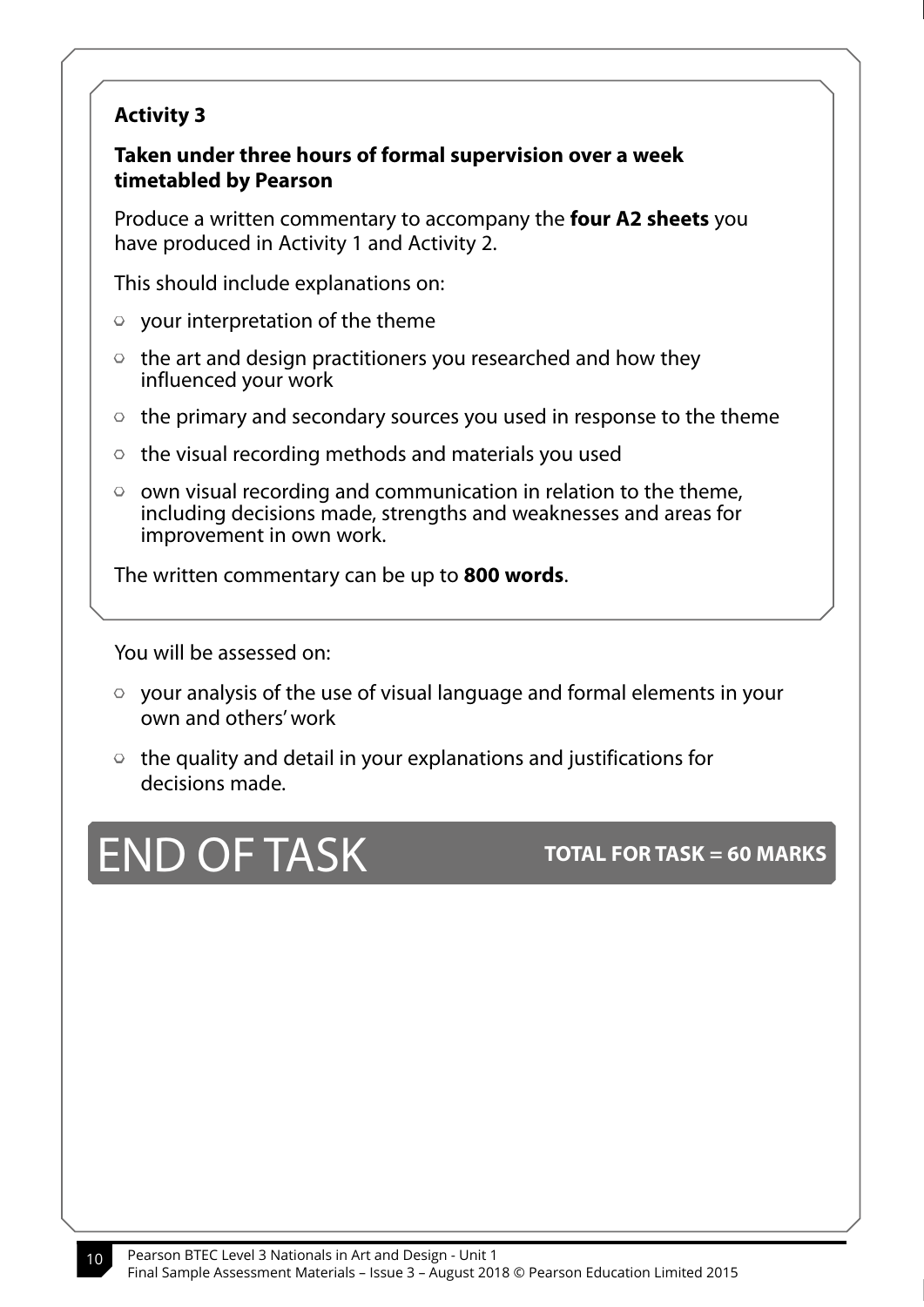## **Set Task Information**

#### **CONTAINED**

You have been asked to explore and investigate the theme 'CONTAINED' to produce creative outcomes. The theme should be seen as a starting point and you should explore appropriate primary and secondary sources and contextual material.

#### **Possible Starting Points. This is not an exhaustive and definitive list and should be seen as possible inspiration start points.**

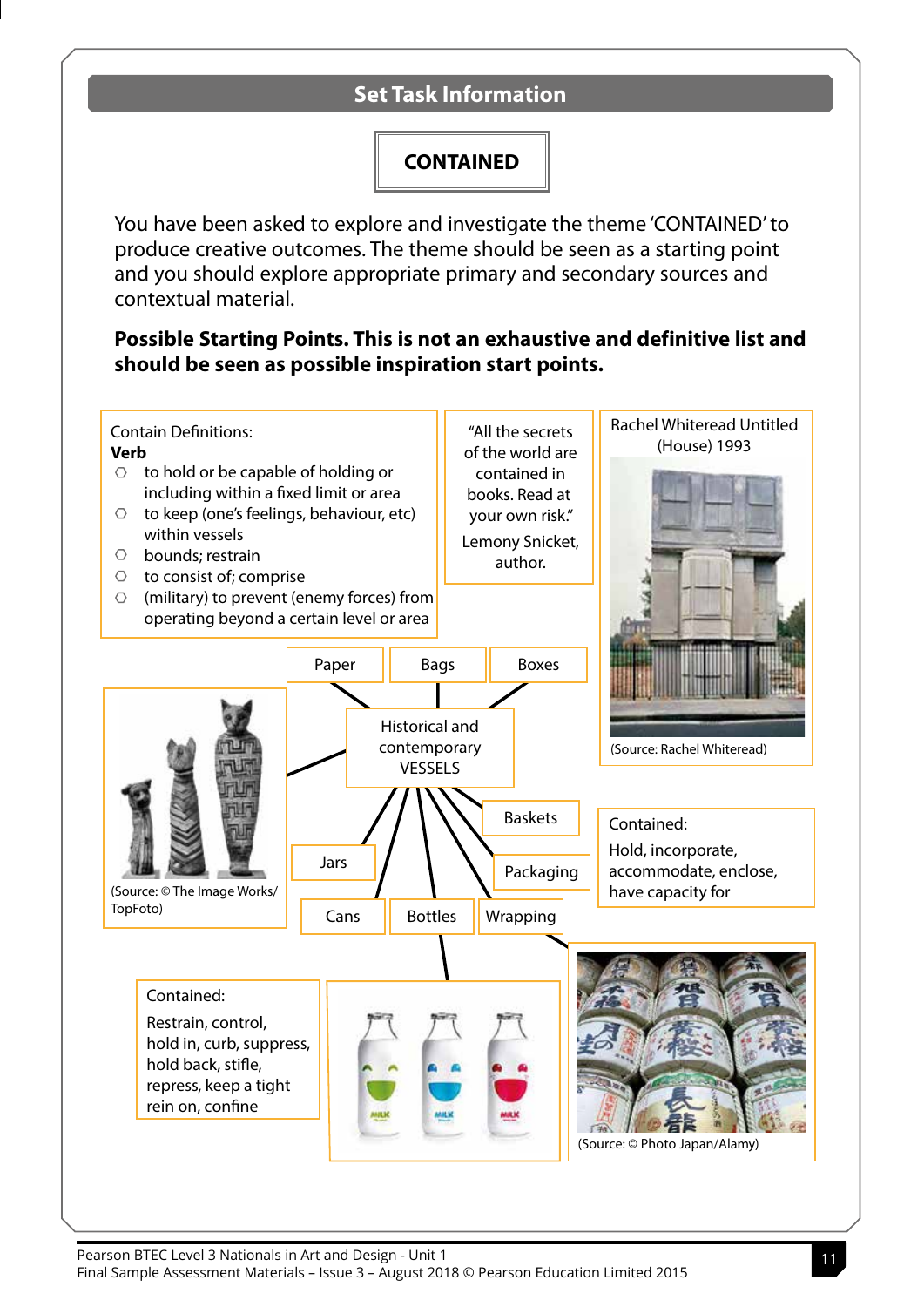

Every effort has been made to contact copyright holders to obtain their permission for the use Every effort has been made to contact copyright holders to obtain their permission for the use of copyright material. Pearson Education Ltd. will, if notified, be happy to rectify any errors or of copyright material. Pearson Education Ltd. will, if notified, be happy to rectify any errors or omissions and include any such rectifications in future editions. omissions and include any such rectifications in future editions.

**10 10**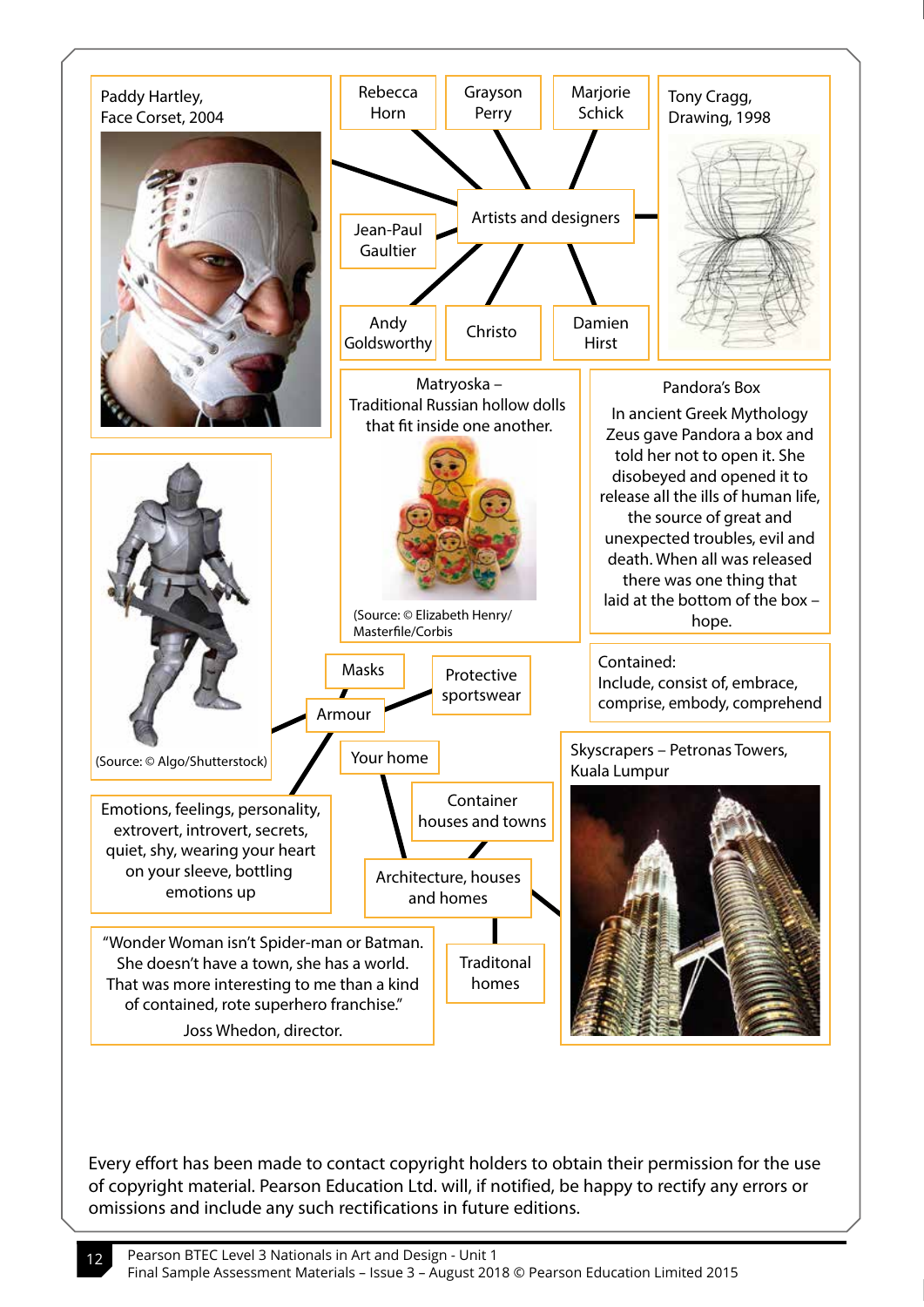# Unit 1: Visual Recording and Communication<br>- Sample marking grid<br>Ceneral Marking Guidance<br>and rection the small reduced by the stare transformed. Transformed any and most the first learner<br>in each plus same way as they met **- Sample marking grid**

# **General Marking Guidance**

- All learners must receive the same treatment. Examiners must mark the first learner in exactly the same way as they mark the last.
- Marking grids should be applied positively. Learners must be rewarded for what they have shown they can do rather than penalised for omissions.
- Examiners should mark according to the marking grid not according to their perception of where the grade boundaries may lie.
- All marks on the marking grid should be used appropriately.
- All the marks on the marking grid are designed to be awarded. Examiners should always award full marks if deserved. Examiners should also be prepared to award zero marks if the learner's response is not rewardable according to the marking grid.
- Where judgment is required, a marking grid will provide the principles by which marks will be awarded.
- When examiners are in doubt regarding the application of the marking grid to a learner's response, a senior examiner should be consulted.

# **Specific Marking guidance**

The marking grids have been designed to assess learner work holistically. Rows within the grids identify the assessment focus/outcome being targeted. When using a marking grid, the 'best fit' approach should be used.

- Examiners should first make a holistic judgement on which band most closely matches the learner response and place it within that band. Learners will be placed in the band that best describes their answer.
- The mark awarded within the band will be decided based on the quality of the answer in response to the assessment focus/outcome and will be modified according to how securely all bullet points are displayed at that band.
- Marks will be awarded towards the top or bottom of that band depending on how they have evidenced each of the descriptor bullet points.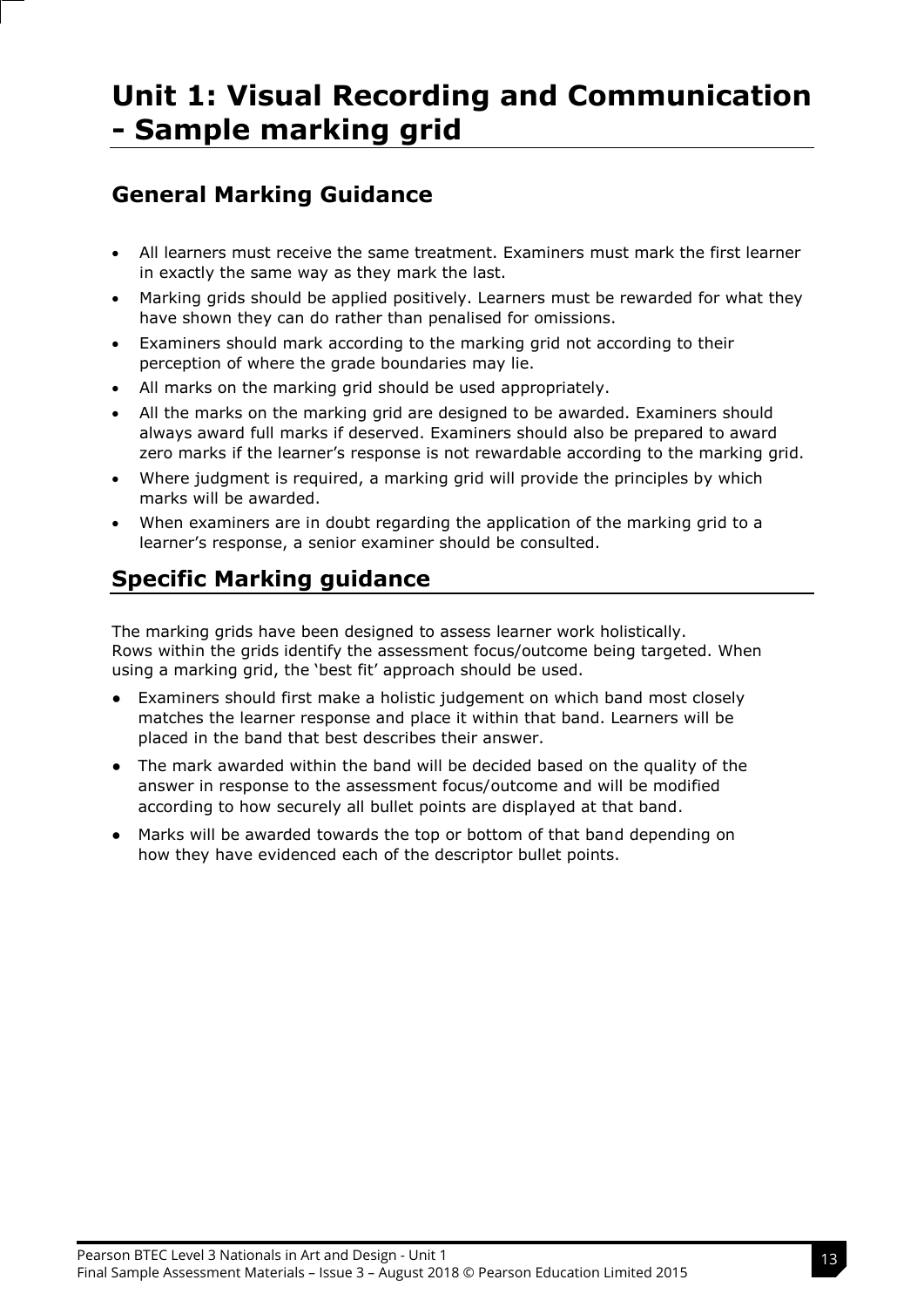# **Unit 1: Visual Recording and Communication**

| <b>Assessment Outcomes</b>                                                                                                                                    | <b>Mark</b><br><b>Awarded</b> |
|---------------------------------------------------------------------------------------------------------------------------------------------------------------|-------------------------------|
| AO1: Understand how recording is used to communicate visually in the<br>work of others                                                                        | Out of 9                      |
| AO2: Demonstrate understanding of visual communication through<br>exploration of different methods of recording                                               | Out of 18                     |
| AO3: Demonstrate ability to record to communicate intentions                                                                                                  | Out of 24                     |
| AO4: Evaluate visual recording and communication skills                                                                                                       | Out of 9                      |
| <b>TOTAL</b>                                                                                                                                                  | Out of 60                     |
|                                                                                                                                                               |                               |
|                                                                                                                                                               |                               |
|                                                                                                                                                               |                               |
|                                                                                                                                                               |                               |
|                                                                                                                                                               |                               |
|                                                                                                                                                               |                               |
|                                                                                                                                                               |                               |
|                                                                                                                                                               |                               |
|                                                                                                                                                               |                               |
|                                                                                                                                                               |                               |
|                                                                                                                                                               |                               |
|                                                                                                                                                               |                               |
|                                                                                                                                                               |                               |
|                                                                                                                                                               |                               |
| Pearson BTEC Level 3 Nationals in Art and Design - Unit 1<br>14<br>Final Sample Assessment Materials - Issue 3 - August 2018 © Pearson Education Limited 2015 |                               |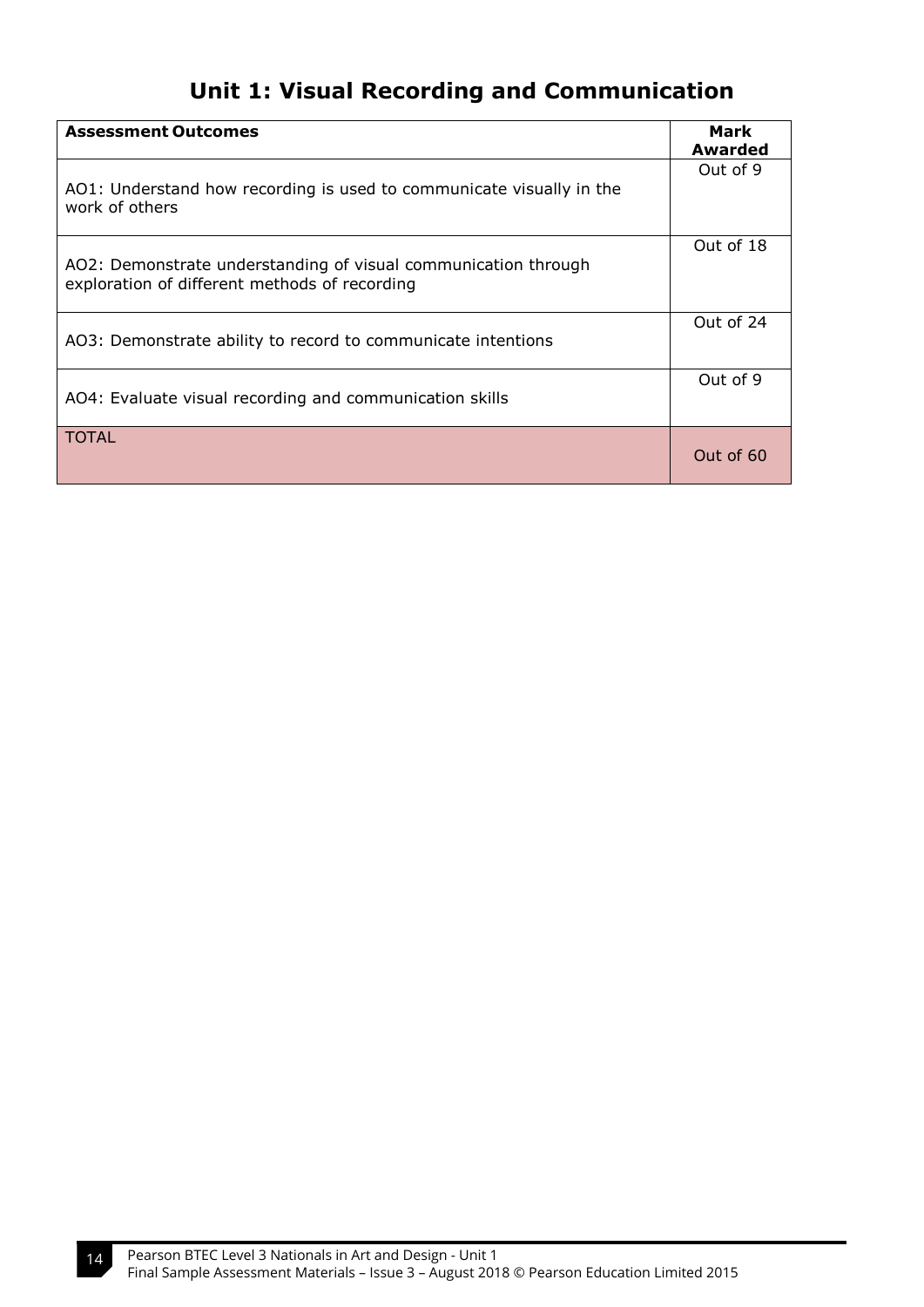| Band 3                 | 7-9    | formal elements in the work<br>evaluation of theme, ideas,<br>use of visual language and<br>understanding of relevant<br>creative intention in the<br>Includes an exceptional<br>contextual factors and<br>Selection of contextual<br>informs own practice.<br>sources perceptively<br>understanding and<br>work of others.<br>Sophisticated<br>of others. |
|------------------------|--------|------------------------------------------------------------------------------------------------------------------------------------------------------------------------------------------------------------------------------------------------------------------------------------------------------------------------------------------------------------|
| Band 2                 | ७<br>प | sources coherently informs<br>visual language and formal<br>Competent understanding<br>understanding of relevant<br>creative intention in the<br>elements in the work of<br>of theme, ideas, use of<br>Selection of contextual<br>contextual factors and<br>Includes a coherent<br>work of others.<br>own practice.<br>others.                             |
| Band 1                 | 1-3    | sources tentatively informs<br>theme, ideas, use of visual<br>understanding of relevant<br>creative intention in the<br>elements in the work of<br>nderstanding of<br>Selection of contextual<br>contextual factors and<br>anguage and formal<br>Includes a limited<br>others.<br>own practice.<br>work of<br>others.<br>Basic ur                          |
| Band 0                 |        | rewardable<br>material<br>$\frac{1}{2}$                                                                                                                                                                                                                                                                                                                    |
| Assessment<br>outcomes | Marks  | how recording<br>visually in the<br>communicate<br>Understand<br>is used to<br>work of<br>others<br>AO1                                                                                                                                                                                                                                                    |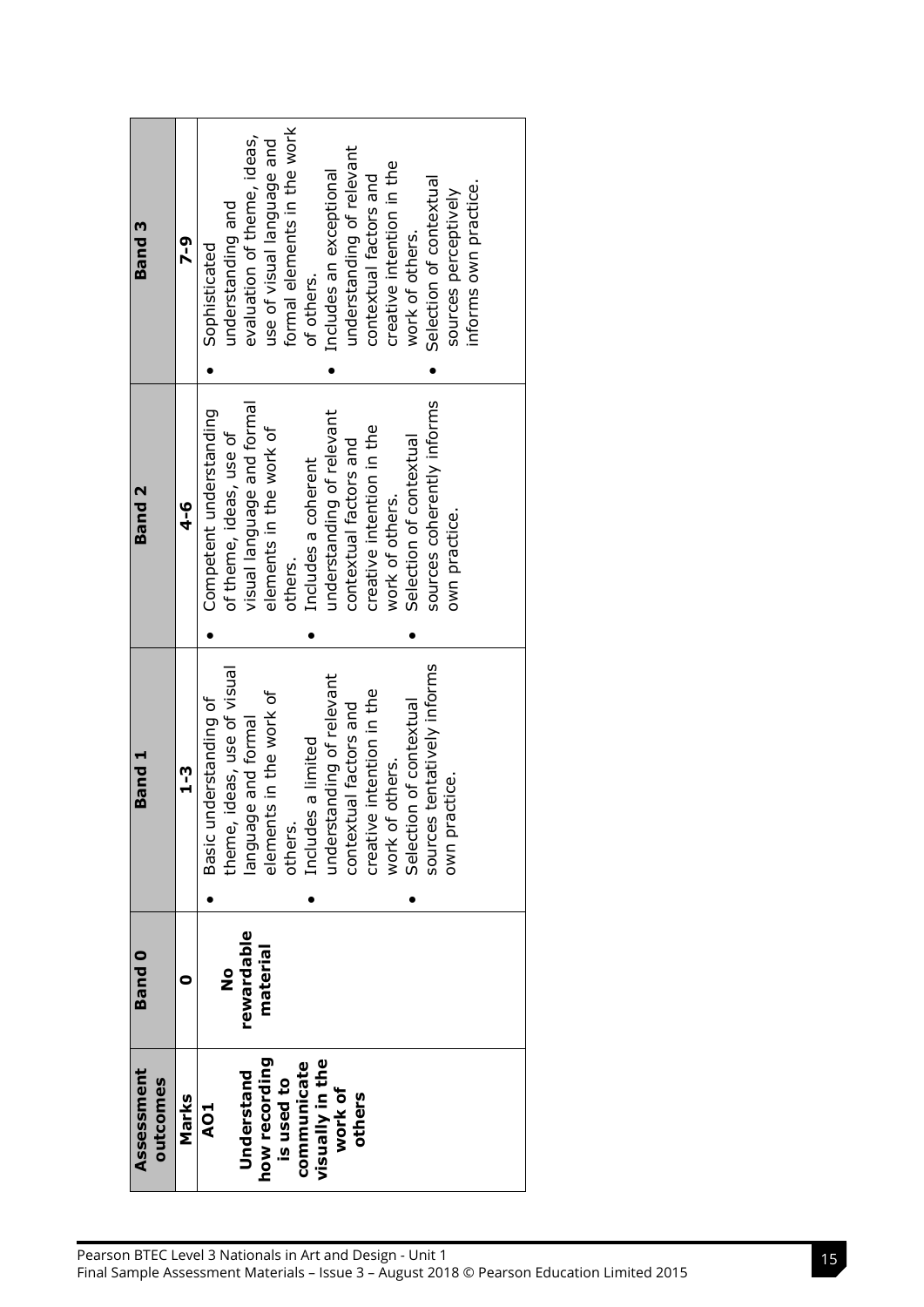| Band 4<br>Band 3<br>Band <sub>2</sub><br>Band 1 | $15 - 18$<br>$10 - 14$<br>ტ<br>ს<br>$1 - 4$ | Exceptional explanation of<br>Exceptional understanding<br>Exceptional exploration of<br>materials and methods of<br>understanding of visual<br>elements in own work.<br>creative decisions with<br>ideas, imagery, visual<br>of relevant contextual<br>Fluent exploration of<br>language and formal<br>recording showing<br>communication.<br>sophisticated<br>justifications.<br>sophisticated<br>factors.<br>Effective explanation of<br>creative decisions with<br>Effective exploration of<br>understanding of visual<br>materials and methods<br>elements in own work.<br>of recording showing<br>anguage and formal<br>exploration of ideas,<br>relevant contextual<br>understanding of<br>communication.<br>Comprehensive<br>Comprehensive<br>imagery, visual<br>comprehensive<br>comprehensive<br>justifications.<br>factors.<br>formal elements in own<br>understanding of visual<br>Competent exploration<br>Competent exploration<br>Adequate explanation<br>methods of recording<br>of creative decisions.<br>visual language and<br>relevant contextual<br>of ideas, imagery,<br>showing coherent<br>understanding of<br>of materials and<br>communication.<br>Adequate<br>factors.<br>work.<br>recording showing<br>contextual factors<br>of ideas, imagery,<br>Basic explanation<br>Basic exploration<br>understanding of<br>understanding of<br>Basic exploration<br>elements in own<br>of materials and<br>communication.<br>visual language<br>methods of<br>and formal<br>of creative<br>decisions.<br>relevant<br>limited<br>work.<br>visual<br><b>Basic</b> |
|-------------------------------------------------|---------------------------------------------|-----------------------------------------------------------------------------------------------------------------------------------------------------------------------------------------------------------------------------------------------------------------------------------------------------------------------------------------------------------------------------------------------------------------------------------------------------------------------------------------------------------------------------------------------------------------------------------------------------------------------------------------------------------------------------------------------------------------------------------------------------------------------------------------------------------------------------------------------------------------------------------------------------------------------------------------------------------------------------------------------------------------------------------------------------------------------------------------------------------------------------------------------------------------------------------------------------------------------------------------------------------------------------------------------------------------------------------------------------------------------------------------------------------------------------------------------------------------------------------------------------------------------------------------------------------------------------------|
|                                                 |                                             |                                                                                                                                                                                                                                                                                                                                                                                                                                                                                                                                                                                                                                                                                                                                                                                                                                                                                                                                                                                                                                                                                                                                                                                                                                                                                                                                                                                                                                                                                                                                                                                   |
| Band 0                                          | $\bullet$                                   | rewardable<br>material<br>$\frac{1}{2}$                                                                                                                                                                                                                                                                                                                                                                                                                                                                                                                                                                                                                                                                                                                                                                                                                                                                                                                                                                                                                                                                                                                                                                                                                                                                                                                                                                                                                                                                                                                                           |
| Assessment<br>outcomes                          | Marks                                       | communication<br>understanding<br>exploration of<br>Demonstrate<br>methods of<br>recording<br>different<br>of visual<br>through<br>AO <sub>2</sub>                                                                                                                                                                                                                                                                                                                                                                                                                                                                                                                                                                                                                                                                                                                                                                                                                                                                                                                                                                                                                                                                                                                                                                                                                                                                                                                                                                                                                                |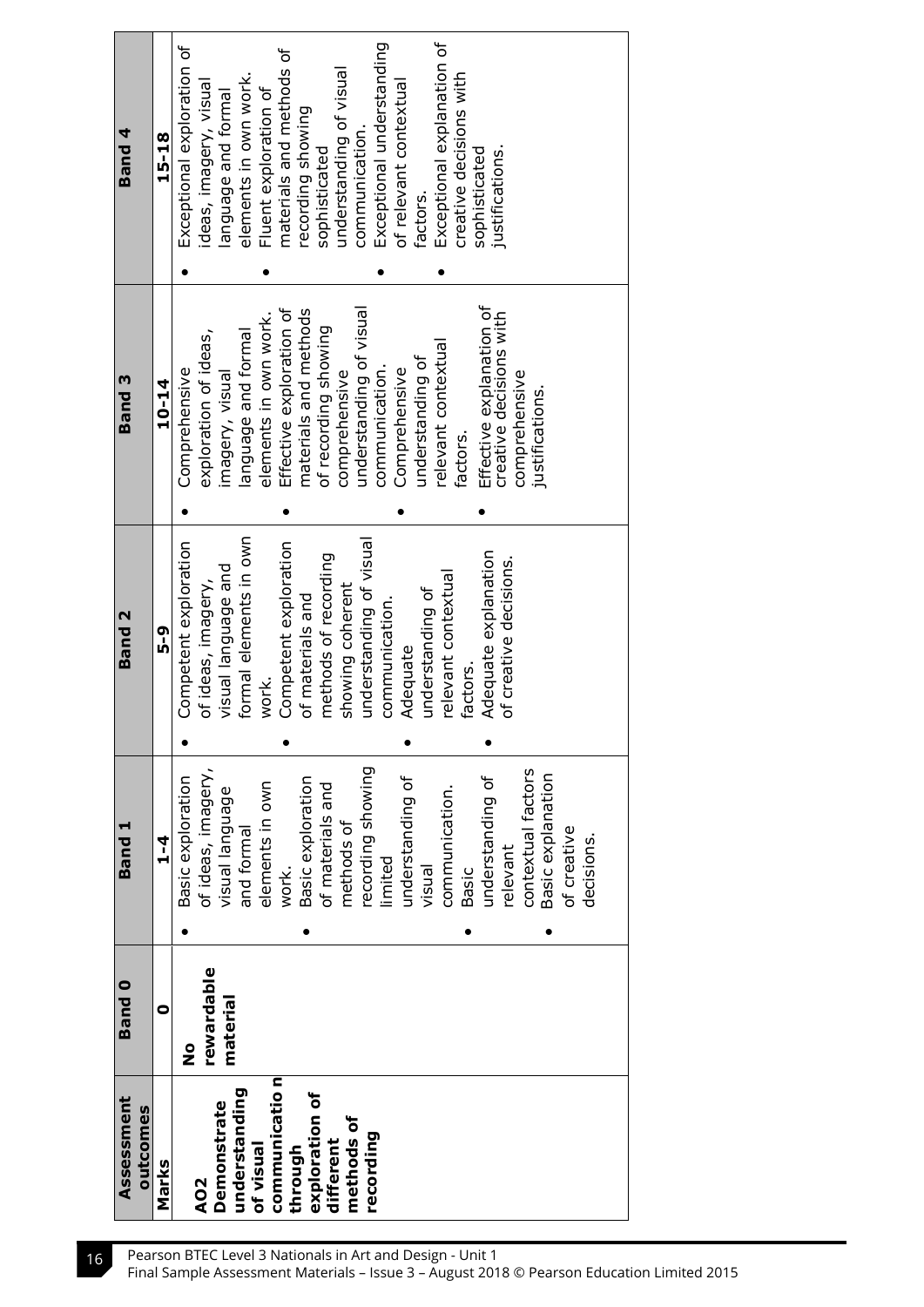| Assessment      | Band 0     | Band <sub>1</sub>               | Band <sub>2</sub>                                                                                                         | Band 3            | Band 4                 | <b>Band 5</b>          |
|-----------------|------------|---------------------------------|---------------------------------------------------------------------------------------------------------------------------|-------------------|------------------------|------------------------|
| outcomes        |            |                                 |                                                                                                                           |                   |                        |                        |
| Marks           | 0          | $\frac{4}{1}$                   | ტ<br>ს                                                                                                                    | $10 - 14$         | $15 - 19$              | 20-24                  |
|                 | <u>ខ</u>   | <b>Limited</b>                  |                                                                                                                           | Coherent          | Comprehensive          | Exceptional            |
| AO <sub>3</sub> | rewardable | interpretation of<br>the theme. |                                                                                                                           | interpretation of | nterpretation of the   | nterpretation of the   |
| Demonstrate     | material   |                                 |                                                                                                                           | the theme.        | theme.                 | theme.                 |
| ability to      |            | Limited ability to              |                                                                                                                           | Competent         | Fluent ability to      | Exceptional ability to |
| record to       |            | manipulate                      |                                                                                                                           | ability to        | manipulate             | manipulate             |
| communicate     |            | materials,                      |                                                                                                                           | manipulate        | materials,             | materials,             |
| intentions      |            | techniques and                  | Basic<br>interpretation of<br>the theme.<br>Basic ability to<br>manipulate,<br>materials,<br>materials,<br>techniques and | materials,        | techniques and         | techniques and         |
|                 |            | processes.                      |                                                                                                                           | techniques and    | processes.             | processes.             |
|                 |            | Recording shows                 |                                                                                                                           | processes.        | Recording shows        | Recording shows        |
|                 |            | limited ability to              | processes.<br>Recording shows<br>basic ability to<br>communicate                                                          | Recording shows   | comprehensive          | exceptional ability to |
|                 |            | communicate                     |                                                                                                                           | competent         | ability to             | communicate            |
|                 |            | creative                        | creative intention.<br>Basic explanation<br>of creative<br>intentions with<br>basic<br>Justifications.                    | ability to        | communicate            | creative intention.    |
|                 |            | intention.                      |                                                                                                                           | communicate       | creative intention.    | Sophisticated          |
|                 |            | Limited                         |                                                                                                                           | creative          | Effective explanation  | explanations of        |
|                 |            | explanation of                  |                                                                                                                           | intention.        | of creative intentions | creative intentions    |
|                 |            | creative                        |                                                                                                                           | Competent         | with comprehensive     | with exceptional       |
|                 |            | intentions with                 |                                                                                                                           | explanation of    | justification.         | justification.         |
|                 |            | weak                            |                                                                                                                           | creative          |                        |                        |
|                 |            | justifications.                 |                                                                                                                           | intentions with   |                        |                        |
|                 |            |                                 |                                                                                                                           | coherent          |                        |                        |
|                 |            |                                 |                                                                                                                           | justifications.   |                        |                        |
|                 |            |                                 |                                                                                                                           |                   |                        |                        |
|                 |            |                                 |                                                                                                                           |                   |                        |                        |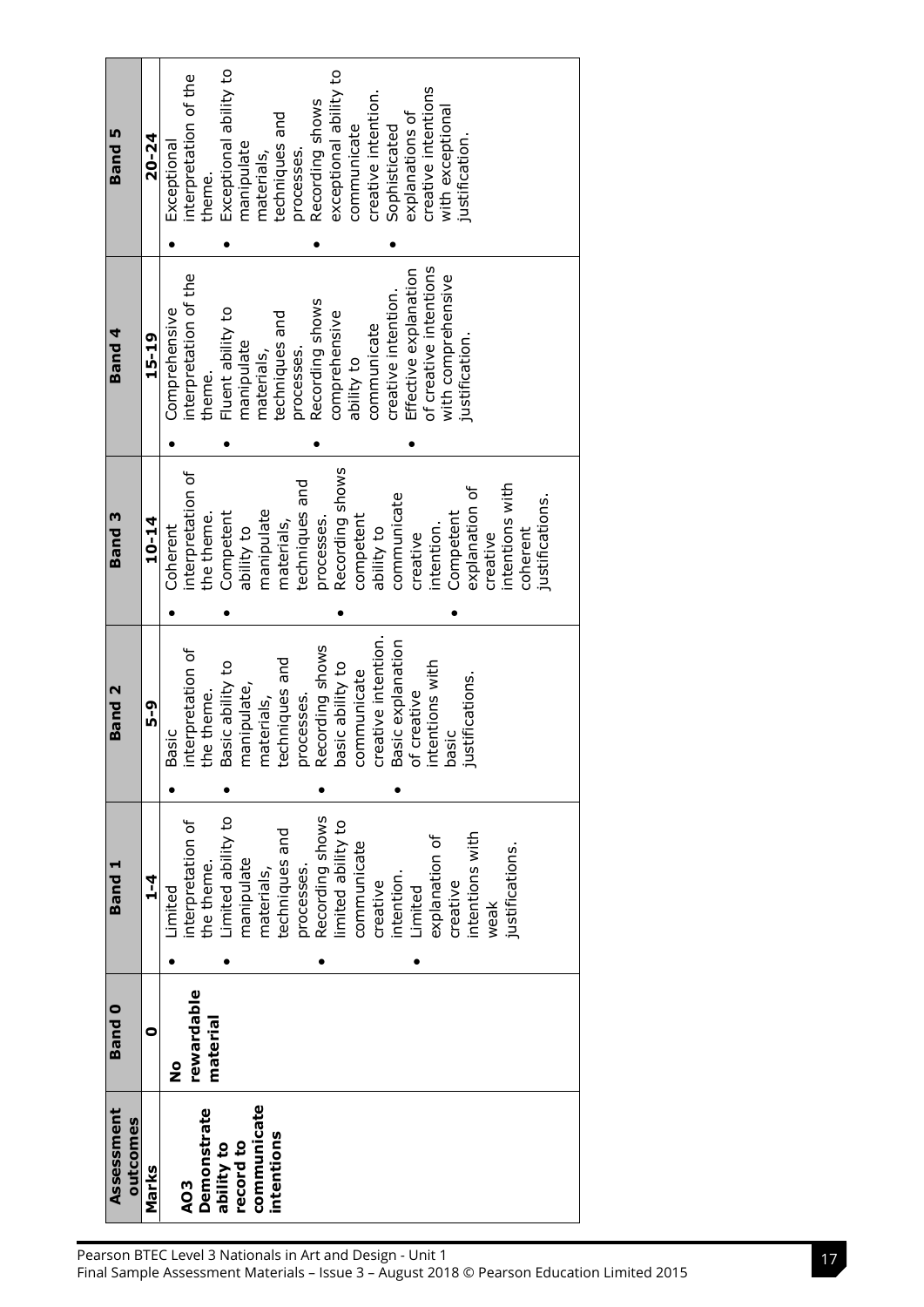| Assessment<br>outcomes  | Band 0        | Band 1                                                    | Band <sub>2</sub>            | Band 3                       |
|-------------------------|---------------|-----------------------------------------------------------|------------------------------|------------------------------|
| Marks                   | 0             | 1-3<br>1-                                                 | $4 - 6$                      | 7-9                          |
| <b>AO4</b>              |               | Basic description of ideas,                               | Competent description of     | Exceptional description of   |
|                         | $\frac{1}{2}$ | imagery, visual language                                  | ideas, imagery, visual       | deas, imagery, visual        |
| Evaluate visual         | rewardable    | and formal elements in                                    | language and formal          | anguage and formal           |
| recording and           | material      | own visual recording and                                  | elements in own visual       | elements in own visual       |
| communication<br>skills |               | communication.                                            | recording and                | recording and                |
|                         |               |                                                           | communication.               | communication.               |
|                         |               | Simple explanation of ideas<br>and judgements in relation | Cohesive justification of    | Sophisticated justification  |
|                         |               | to a theme and some                                       | ideas and judgements in      | of ideas and judgements in   |
|                         |               | understanding of how                                      | relation to a theme with a   | relation to a theme with an  |
|                         |               | contextual factors influence                              | coherent line of reasoning   | excellent line of reasoning  |
|                         |               | own creative intentions.                                  | and coherent                 | and exceptional              |
|                         |               | Basic description of<br>strengths, weaknesses and         | understanding of how         | understanding of how         |
|                         |               |                                                           | contextual factors influence | contextual factors influence |
|                         |               | areas for improvement                                     | own creative intentions.     | own creative intentions.     |
|                         |               | demonstrates limited<br>which o                           | Coherent evaluation of       | Fluent evaluation of         |
|                         |               | understanding of own                                      | strengths, weaknesses and    | strengths, weaknesses and    |
|                         |               | recording and<br>visual                                   | areas for improvement        | areas for improvement        |
|                         |               | communication skills.                                     | which demonstrates           | which demonstrates           |
|                         |               |                                                           | comprehensive                | sophisticated                |
|                         |               |                                                           | understanding of own         | understanding of own         |
|                         |               |                                                           | visual communication.        | visual communication.        |
|                         |               |                                                           |                              |                              |